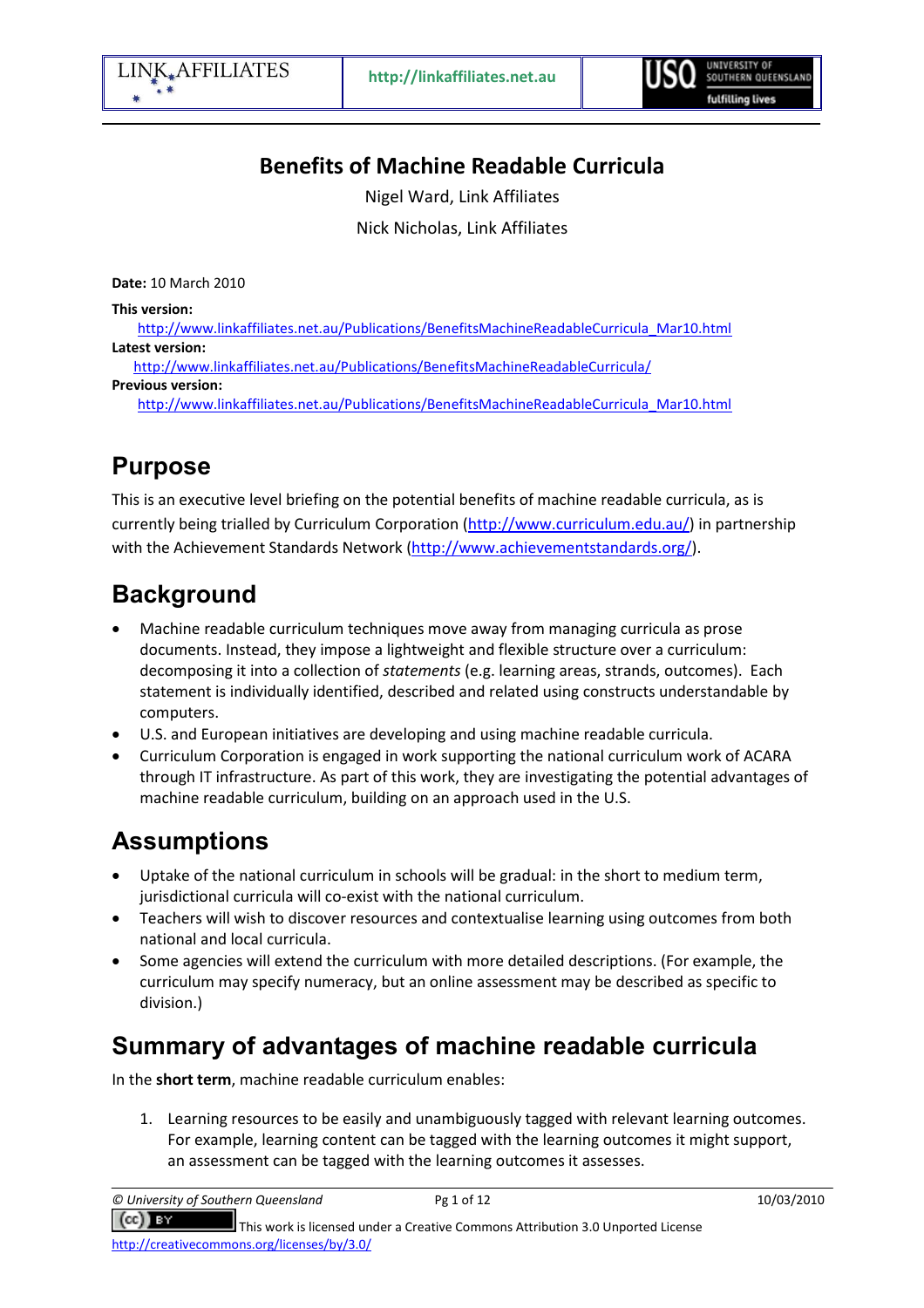- 2. A student's progress to be easily and unambiguously mapped to the curriculum. For example, evidence in a student's e-Portfolio can be tagged with relevant learning outcomes.
- 3. Lesson plans and learning paths to be easily and unambiguously mapped to the curriculum. For example, a learning path proposed by a professional body can nominate a sequence of outcomes recommended to realise desirable competencies.
- 4. The curriculum to drive content discovery: teachers want to find online resources matching particular curriculum outcomes they are teaching.
- 5. Other e-learning applications to be configured to use the curriculum structure to share information. For example, a portal can be configured to show learning content relevant to a learning outcome.

More complex use of machine readable curricula could also provide the following longer term advantages:

- 1. Managing versions of the curriculum over time becomes easier. For example, it is possible to update individual statements in the curriculum without having to re-publish a whole document; the relationships between new and old statements can be tracked; and the description of an outcome can still be discovered and used even after it has been superseded.
- 2. Statements in different curricula can be compared, and unambiguously mapped to each other. The mapping is more straightforward with identified statements than with a traditional curriculum document. The mapping need not be restricted to "outcome A is the same as outcome B": mapping can encompass similarity, specialisation ("outcome A is a special case of outcome B"), prerequisites, alternates, and whatever else may be appropriate.
- 3. Mapping between curricula allows gap analysis: once the distinct outcomes of two curricula are identified and correlated, any gaps in coverage of one or the other can be identified more clearly. The comparison can be substantially automated.
- 4. Agencies can unambiguously extend the curriculum to the level of granularity needed. For example, the curriculum may specify numeracy, but a publisher's piece of assessment may be described as specific to division. The publisher can specify division as a specialisation of numeracy.

# ASN machine readable approach

Curriculum Corporation has been working with the Achievement Standards Network (ASN) to explore the applicability of ASN's technical solution to the Australian context. ASN is already in use in the United States, where curriculum alignment between the States is a pressing issue for content providers who must describe their content in multiple state curricula. (The U.S. has no overarching national curriculum.)

The ASN approach imposes a lightweight and flexible structure over a curriculum: decomposing it into a collection of statements (e.g. learning areas, strands, outcomes). Each statement is individually identified, described and related using constructs understandable by computers.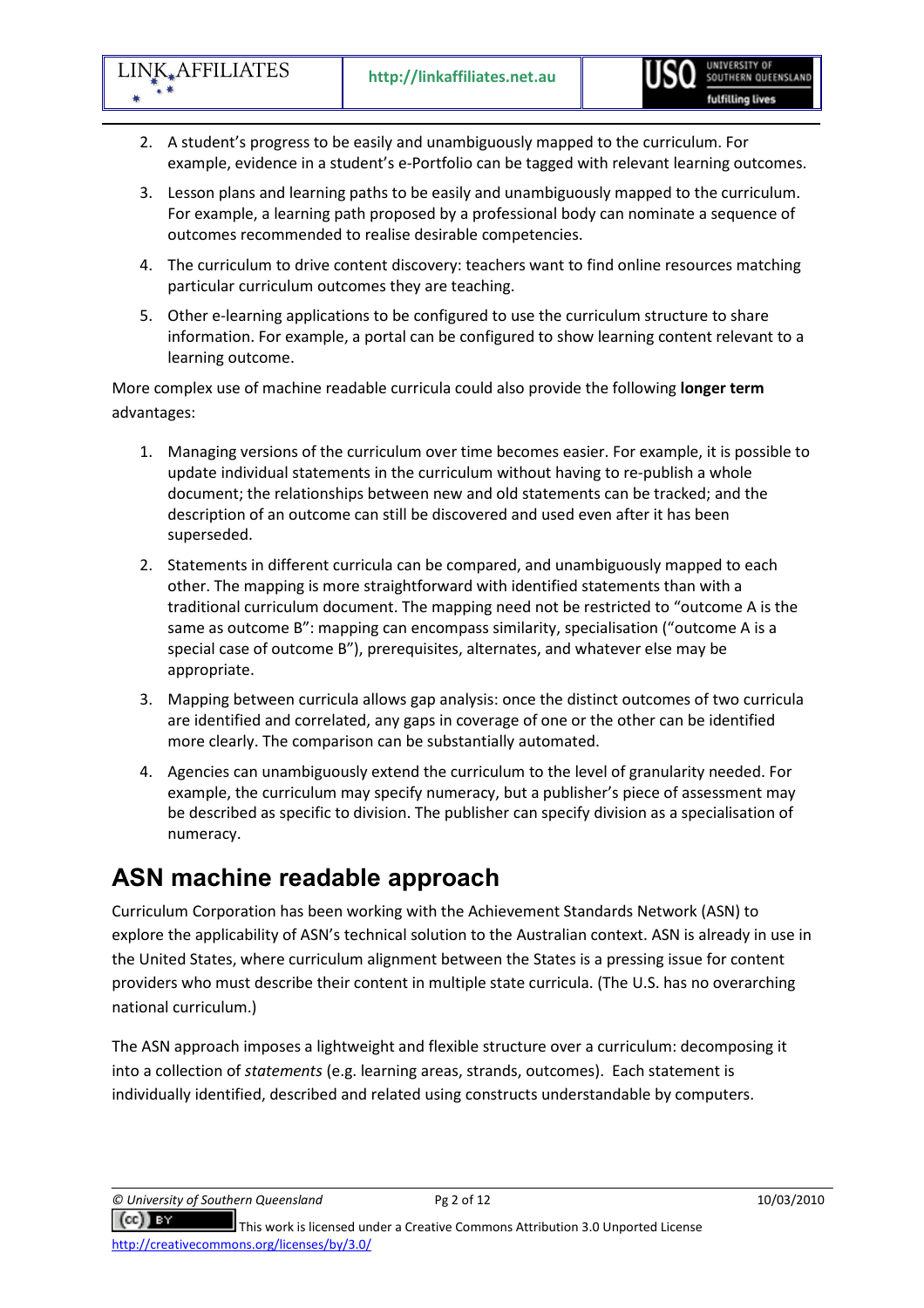ASN differs from other machine readable approaches in that it uses emerging best practices for publishing and connecting structured data on the Web (the Linked Data Initiative http://linkeddata.org/ ). The ASN solution relies on three major components:

- Resolvable Persistent Identifiers (URIs) for curriculum outcomes.
- A framework based on the Dublin Core Metadata Initiative's (DCMI) syntax-independent abstract information model (DCAM).
- Use of Semantic Web technologies (in particular RDF) to align and describe curriculum outcomes.

The identifiers allow discrete curriculum statements to be identified unambiguously and reusably. This leads to immediate benefits wherever curriculum outcomes need to be referred to in an elearning context: enabling curriculum-driven discovery of learning resources, and machine-readable formulation of lesson plans and learning paths. Because the identifiers are linked to online descriptions of the curriculum outcomes, users can still recover the original curriculum statement.

The ASN framework enables the curriculum to be described using interoperable metadata that is familiar to resource cataloguers, and includes Australian specific descriptions (such as Schools Online Thesaurus subject terms) while also supporting international contexts.

Other benefits of the machine-readable approach are longer term. The Semantic Web provides a flexible mechanism for mapping curricula to other curricula—in particular, State curricula to the National curriculum, and earlier to later versions of a curriculum. Once such mapping is in place, it is possible to realise new use cases, such as gap analysis, evaluating assessment, negotiating different granularities and scopes of curricula, and flexible approaches to metadata.

Finally, by making the identifiers persistent, it becomes possible to access and use historical data on curricula, and to introduce change management.

### Immediate benefits: Identifiers

ASN analyses the textual statements of State curricula, identifies discrete statements of outcomes and skills developed, and assigns each a persistent identifier (PURL). Each distinct outcome in a curriculum has an associated URL, which resolves to an online description of the outcome.

The persistent identifier achieves the following benefits:

• Distinct outcomes can be identified succinctly and unambiguously, without having to parse the text of the outcome statement.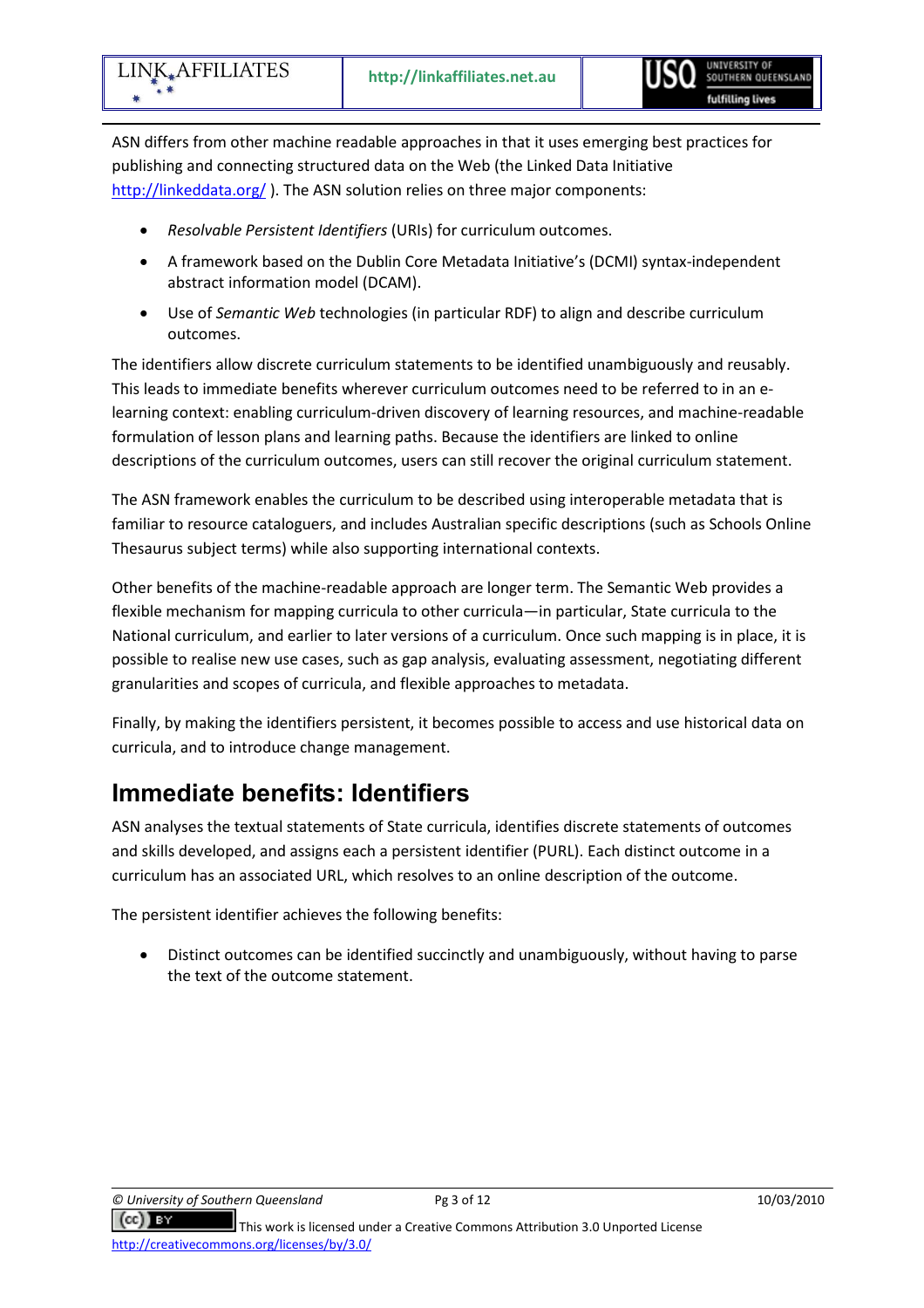

(Outcomes, Mathematics curriculum, North Carolina)

• Learning resources can be tagged as satisfying outcomes efficiently and unambiguously: the unique identifier is included in the learning object metadata. That means that learning objects can now be searched according to what curriculum outcomes they satisfy. This solution has already been taken up by the IMS Common Cartridge specification for describing learning content, and is being piloted.



• A student's progress through the curriculum can be machine readable, which can be used to integrate different systems dealing with the same student's progress. For example, a Learning Management System can populate the e-portfolio of a student with evidence of achievement automatically linked to the outcomes realised.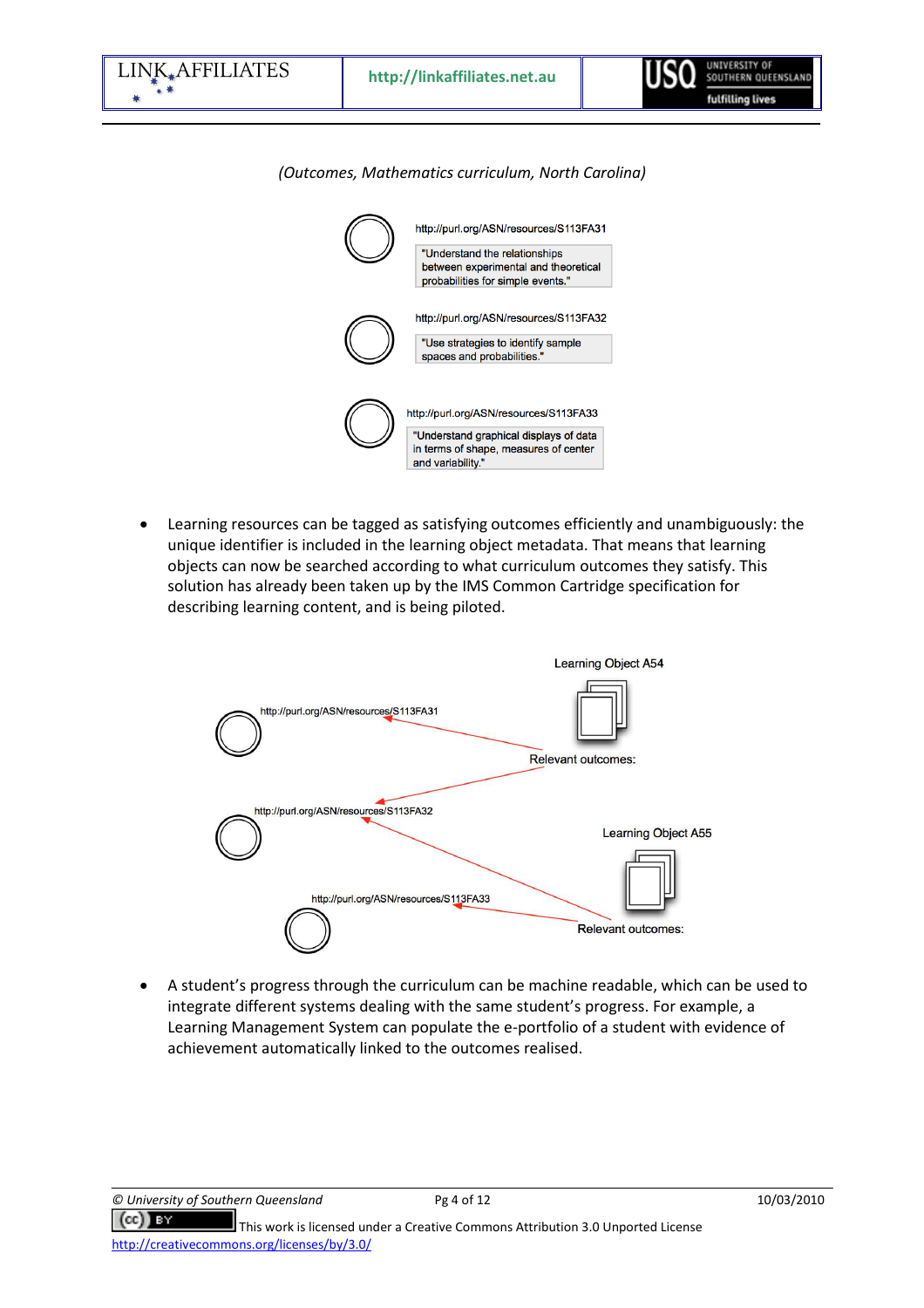

• Third parties can nominate a sequence of identified outcomes as a desirable path through the curriculum. A teacher's lesson plan can draw on nominated curriculum outcomes, and the identifiers used to retrieve relevant resources. A professional body can propose a learning path, recommending a sequence of curriculum outcomes to realise desirable competencies (for example to attain a trade licence or membership of a professional body).



• The identifier for a curriculum outcome provides easy access to the original curriculum statement: the curriculum outcome's URI can be used to retrieve information about the outcome using a web browser.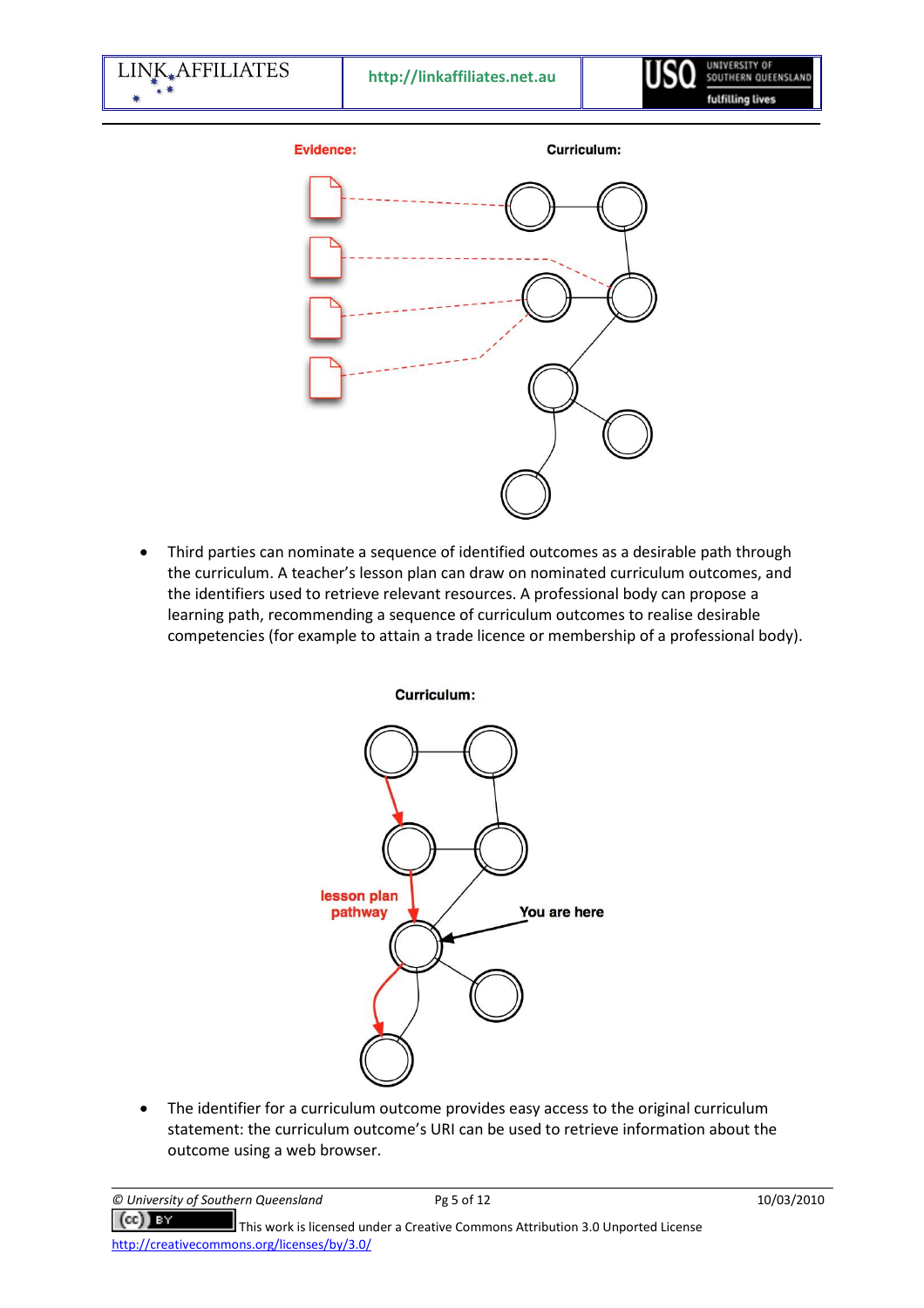Examples of ASN identified curriculum statements:

(Outcomes, Mathematics curriculum, North Carolina)

| <b>Identifier</b>                      | Outcome                                                                                                     | Grade |
|----------------------------------------|-------------------------------------------------------------------------------------------------------------|-------|
| http://purl.org/ASN/resources/S113FA31 | Understand the relationships<br>between experimental and<br>theoretical probabilities for simple<br>events. | 6     |
| http://purl.org/ASN/resources/S113FA32 | Use strategies to identify sample<br>spaces and probabilities.                                              | 6     |
| http://purl.org/ASN/resources/S113FA33 | Understand graphical displays of<br>data in terms of shape, measures<br>of center and variability.          | 6     |

### Long-Term benefits: Persistence

The identifier for a curriculum outcome can be made persistent: the identifier can still be used, and resolved to an online description, even after it has been superseded in the current curriculum.

This makes change management of curricula possible. If a revised statement is felt to be different from the original, it is assigned a distinct identifier, and the revision history can be tracked. The identifier remains resolvable after the original curriculum has been superseded, which is important for historical contexts, e.g. determining a student's or employee's qualifications.

Making a curriculum machine-readable, and disaggregating it into discrete statements, makes it a different kind of object to manage than the prose text of traditional curriculum documents. In particular, change management of individual outcomes becomes critical, as so many systems come to depend on the curriculum. That requires accountability to be in place for curriculum changes, and to be accessible to users of various systems.

# Long-Term benefits: Mapping curricula

Once identifiers of outcomes are available, the outcomes in different curricula can be compared, and mapped to each other. The mapping is more straightforward with identifiers than with the source text of curricula.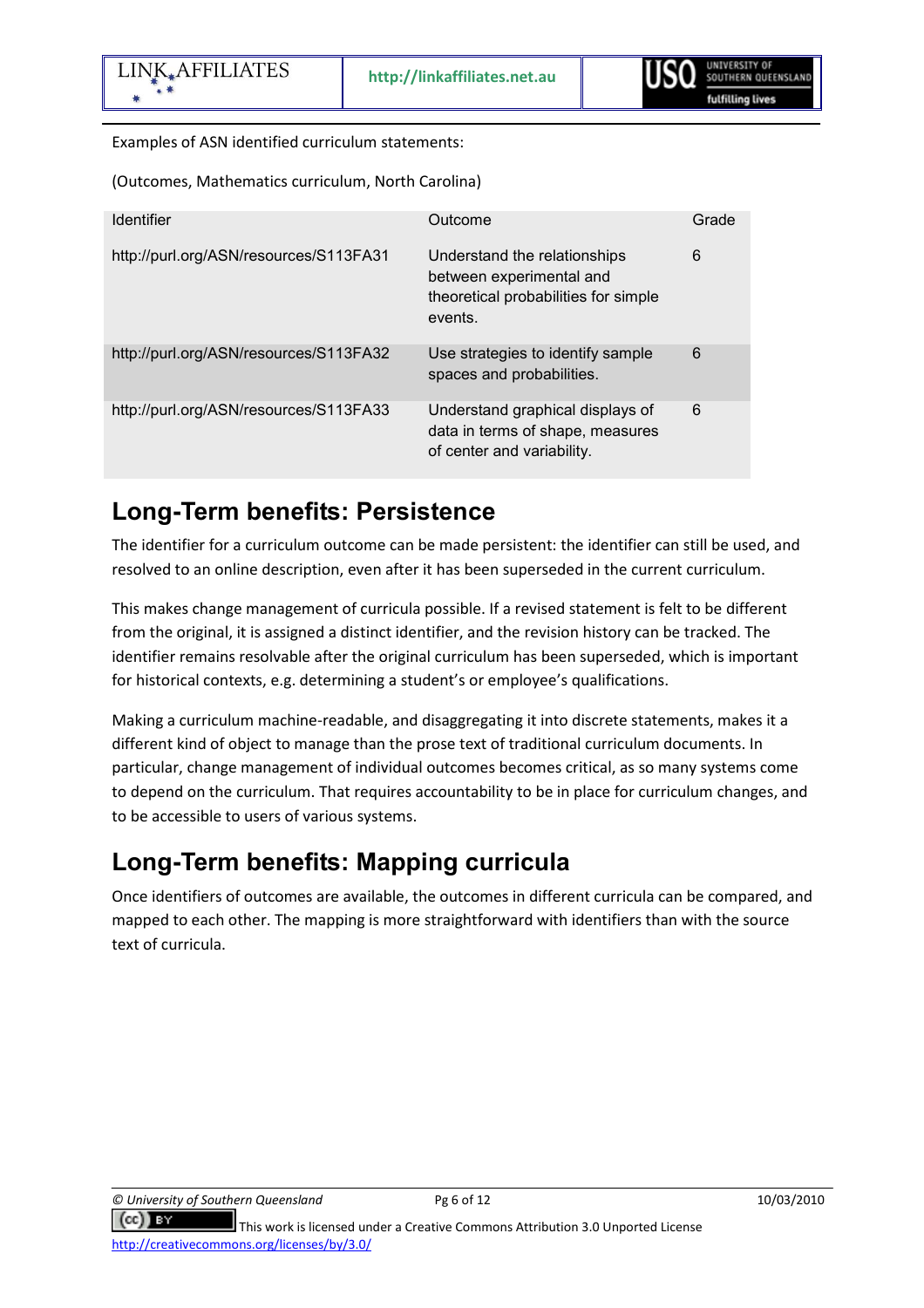



Aligning and mapping curricula to each other under the machine-readable approach relies on Semantic Web technologies. The Semantic Web allows metadata about resources, and the relations between resources, to be expressed in a semantically rich way, allowing more powerful searches to be carried out. RDF in particular allows relations between two resources to be expressed as a graph using identifiers for the resources related, and for the relation between them. An intelligent search engine can reason about the various resources related through RDF, and come up with relations that have not been coded explicitly.

This allows an open-ended and powerful vocabulary for aligning outcomes with each other: the alignment need not be restricted to "same as", but can encompass similarity, specialisation, prerequisites, alternates, and whatever else may be appropriate. These relations can be explored and searched through intelligent search engines.

# Long-Term benefits: Granularity and metadata

Because the relations expressed through RDF are dynamic, differences in granularity and scope of outcomes between different agencies can be addressed, without dismantling the existing repertoire of curriculum outcomes. If an ad hoc outcome is needed to describe a piece of assessment more specifically, it can be formulated in a way that search engines and other systems can deal with. This is done through derived statements: more specific curriculum outcomes used to describe resources, but not present in the published curricula. RDF relates those derived statements back to the published curriculum. Because they are related back, a search for the published curriculum outcome can still discover these more specific outcomes.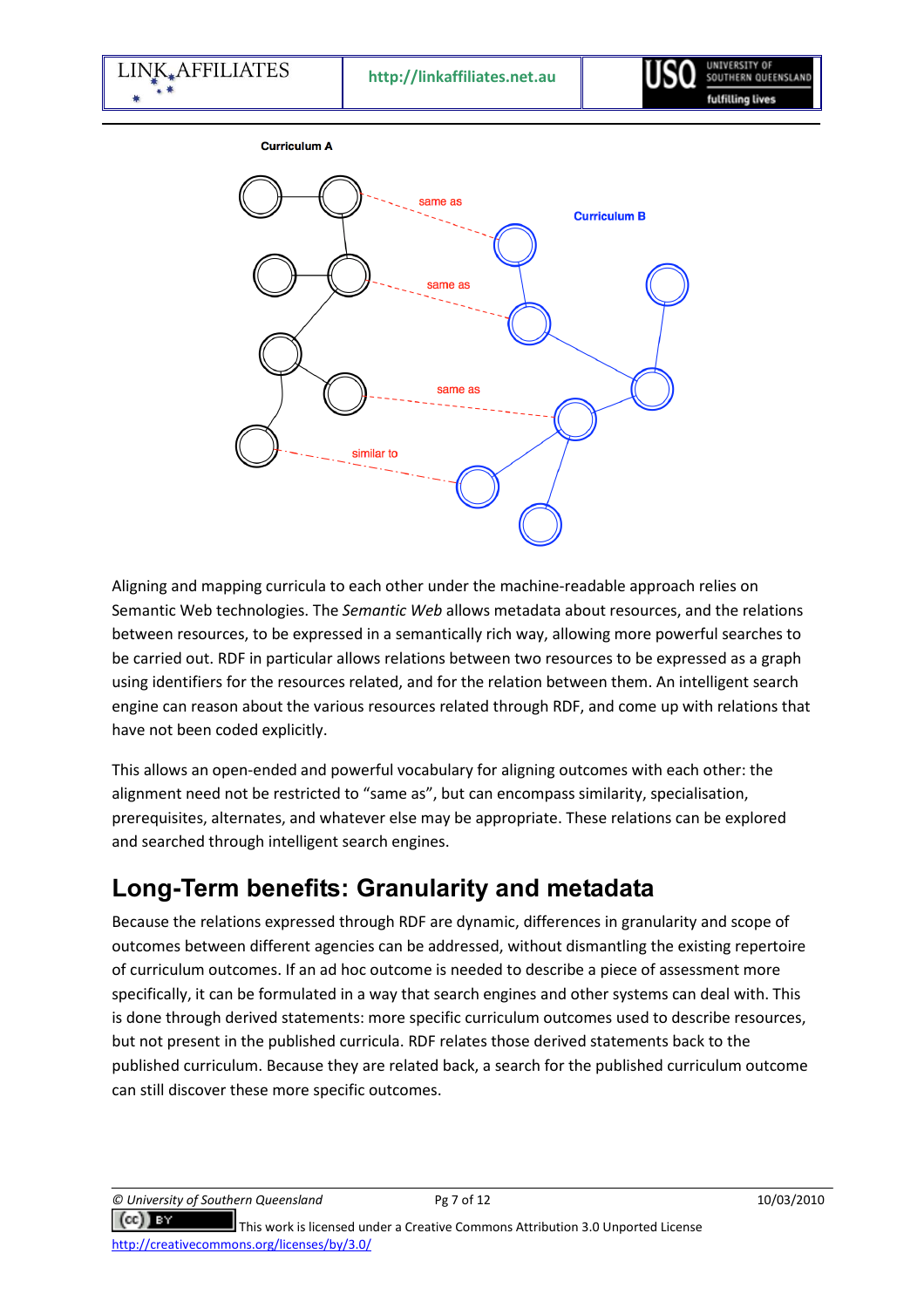

#### Example:

| http://purl.org/ASN/resources/S113FA33   | Understand graphical<br>displays of data in terms of<br>shape, measures of center<br>and variability. | Original<br>statement |
|------------------------------------------|-------------------------------------------------------------------------------------------------------|-----------------------|
| http://purl.org/ASN/resources/S113FA33/1 | Understand graphical<br>displays of data in terms of<br>shape.                                        | Derived<br>statement  |
| http://purl.org/ASN/resources/S113FA33/2 | Understand graphical<br>displays of data in terms of<br>measures of center.                           | Derived<br>statement  |



RDF also allows third parties to create new metadata about curriculum statements, without being constrained by the structure of the original outcome descriptions. For example, Curriculum Corporation has been exploring associating subject terms from the Schools Online Thesaurus (ScOT) with curriculum statements. Given that Curriculum Corporation learning content is already tagged with ScOT terms, this provides a convenient path for mapping between curriculum outcomes and curriculum content.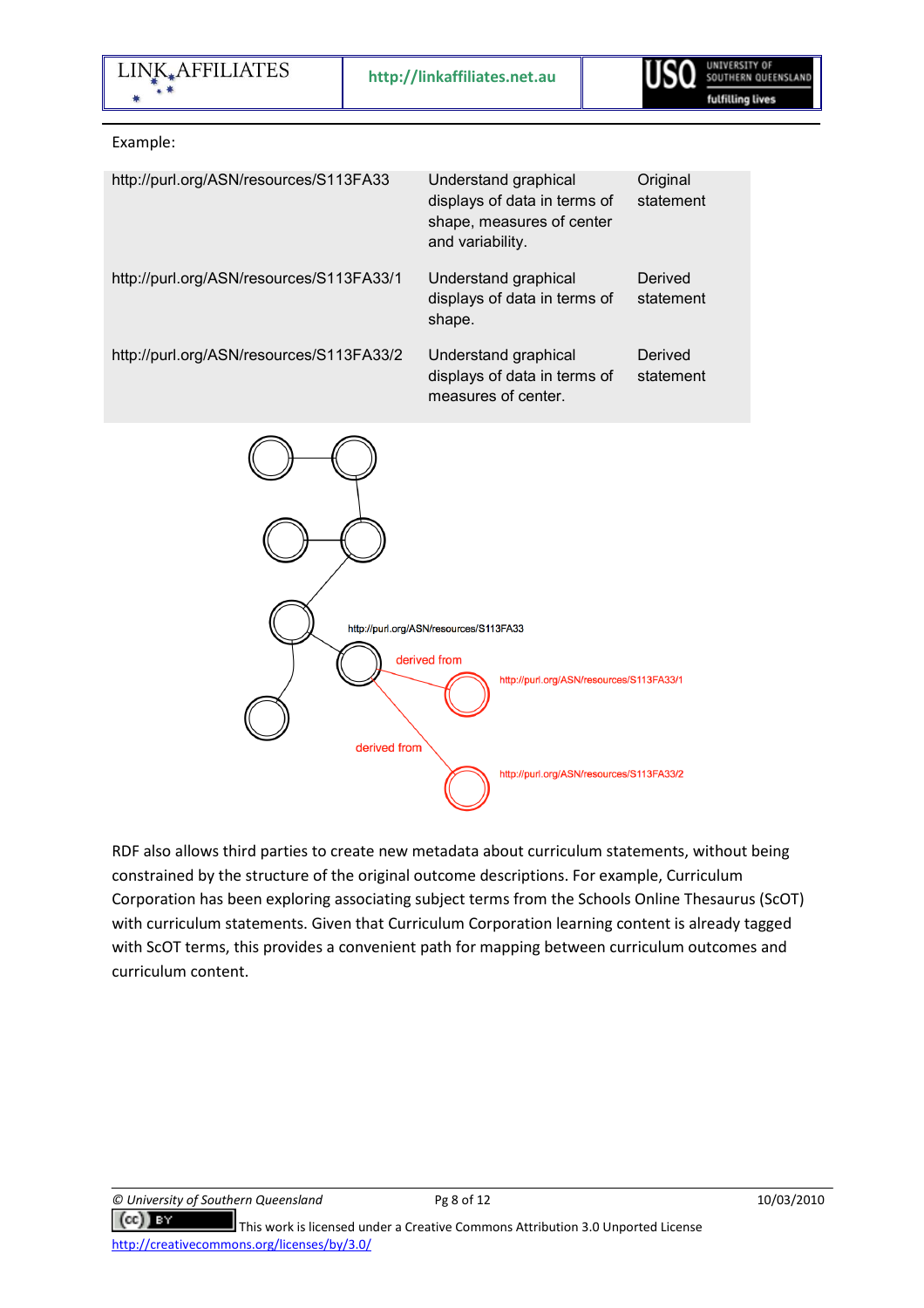

#### Use cases

The combination of these two approaches (identifiers + semantic web) makes possible a range of use cases that are difficult without machine readable curricula, and which can enhance the learner's interaction with the curriculum substantially. These include:

- The curriculum can be incorporated explicitly into content classification and discovery: the curriculum has a direct impact on how teachers design and assess their courses.
- Gap analysis of curricula against each other: once the distinct outcomes of two curricula are identified and correlated, any gaps in coverage of one or the other can be identified more clearly; the comparison can be substantially automated.
- Transfer of assessment between states: a student's assessment according to one state's curriculum criteria can be translated to another state's, once the state curricula are aligned to each other and to the national curriculum. Again, this translation can be substantially automated, and any required remedial work can be identified quickly.
- The explicit change management of curricula at the level of individual outcomes means that updates to courses can reflect updates to the curriculum more closely, without guesswork or the risk of slippage.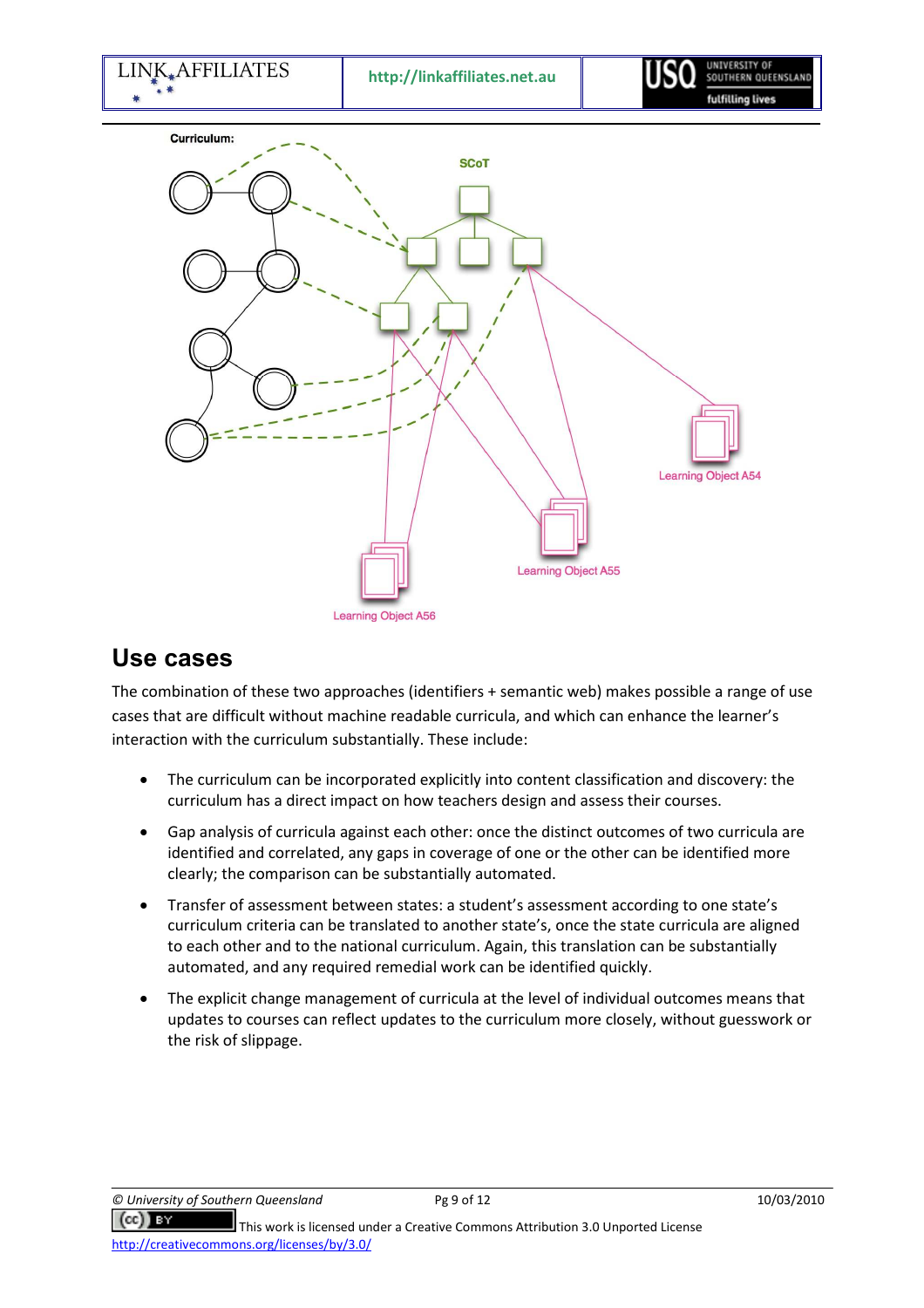# Advantages of semantic web over traditional metadata approaches

This section is more technical. It provides more detail on the Semantic Web approach to resource description.

Traditional metadata approaches describe a resource using a hierarchical structure contained in a metadata record. For example an XML binding of IEEE LOM (Learning Object Metadata) record for a resource might contain the following statements:

```
<identifier> 
       <catalog>TLF</catalog> 
       <entry>L7855</entry> 
 </identifier> 
<IntendedEndUserRole>learner</IntendedEndUserRole > 
 <Relation> 
      <kind>IsPartOf<kind>
       <resource> 
              <identifier> 
                    <catalog>TLF</catalog> 
                     <entry>L7853</entry> 
              </identifier> 
       <resource> 
 </Relation>
```
These statements say that the resource is identified as TLF L7855, that it is intended for a learner, and that it is part of another resource called TLF L7853.

"RDF triples" are the information structure underlying the Semantic Web. Instead of using hierarchical structured metadata records, RDF treats metadata at its most basic level: as simple propositions—sentences containing claims about the resource. The propositions are a combination of three things:

- the *subject*: what the proposition is about.
- the *predicate*: what property is being claimed.
- the *object*: what the value of the property is.

So, for example, the LOM XML fragment above might be expressed in RDF as

```
<http://tlf.edu.au/L7855> 
     <http://ieee.org/lom/IntendedEndUserRole> 
     "Learner" 
<http://tlf.edu.au/L7855> 
     <http://ieee.org/lom/relation/IsPartOf> 
     <http://tlf.edu.au/L7853>
```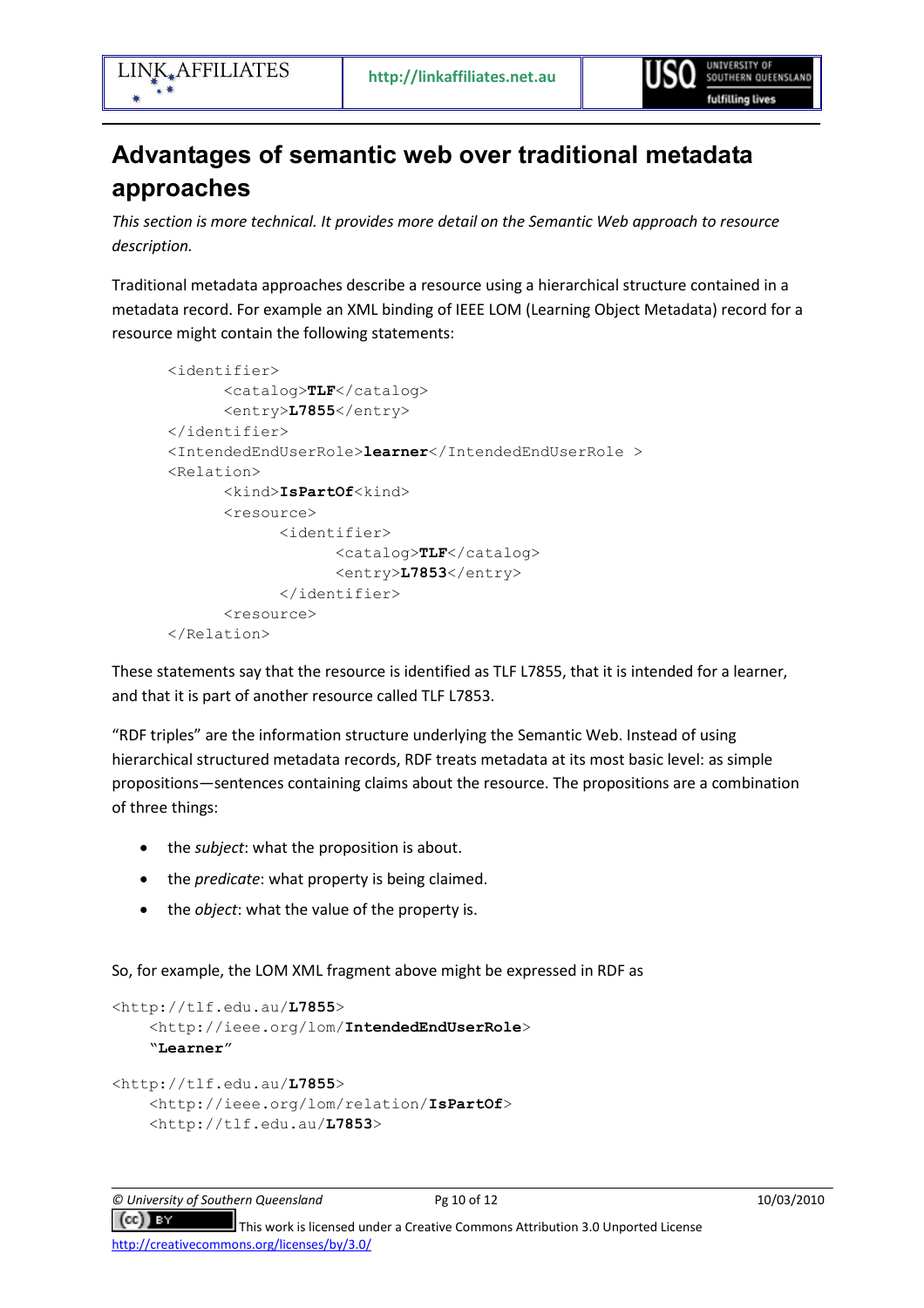One difference between the RDF and LOM XML versions of this metadata is that each RDF statement explicitly identifies the resource being described (the subject) using a URI (http://tlf.edu.au/L7855). This is because, unlike the LOM XML, RDF doesn't require that the statements are collocated in a metadata record: the statements can be stored in different documents and can even be made by different parties.

Another difference is that the predicate, and sometimes the object of an RDF statement are also identified with URIs. This allows the metadata to be self-documenting: an important aspect of the Semantic Web is that anything talked about has a URI that users can look up in a web browser to find useful information. To illustrate, if terms from the intended end user role vocabulary are assigned URIs, then the first RDF statement can be re-expressed as

```
<http://tlf.edu.au/L7855> 
     <http://ieee.org/lom/IntendedEndUserRole> 
     <http://ieee.org/lom/UserRoleVocab/Learner>
```
A user can then look up the http://ieee.org/lom/UserRoleVocab/Learner URI to discover a definition of "Learner".

Conventional metadata approaches capture resource descriptions in well-structured XML documents, which impose hierarchical structure and strict type-checking. This approach works well where content is managed in repositories and metadata is strictly controlled. This approach, however, has largely been ignored on the "Open Web", and such metadata records are usually ignored by search engines such as Google.

In contrast, the Semantic Web allows anyone to publish metadata statements about a resource, and to create networks of linked statements. The SPARQL RDF query language allows very powerful queries to be made across these networks of linked statements. For example, "what are all the curriculum outcomes and learning resources related to the topic of astronomy?" In fact, logical inferencing becomes possible (e.g. through rules on how properties relate to each other), so that queries can exceed the capabilities of relational databases.

Another advantage of RDF is that it is extensible: new statements about existing resources can be made by anyone. Additionally, statements can be related to each other, so for example, it is possible to indicate that the curriculum outcome "Understand graphical displays of data in terms of shape" is a refinement or derivation of the curriculum outcome "Understand graphical displays of data in terms of shape, measures of center and variability".

As a result of these advantages, metadata initiatives like Dublin Core and ISO Metadata for Learning Resources are starting to use RDF alongside or even instead of XML schemas.

For machine-readable curricula, the network of relations between curriculum outcomes is complex and extensible, which makes an RDF approach essential:

• The large number of curriculum outcomes, and the ambiguity of the natural language expressing them, requires large scale use of identifiers, so that each outcome can be treated as its own resource.